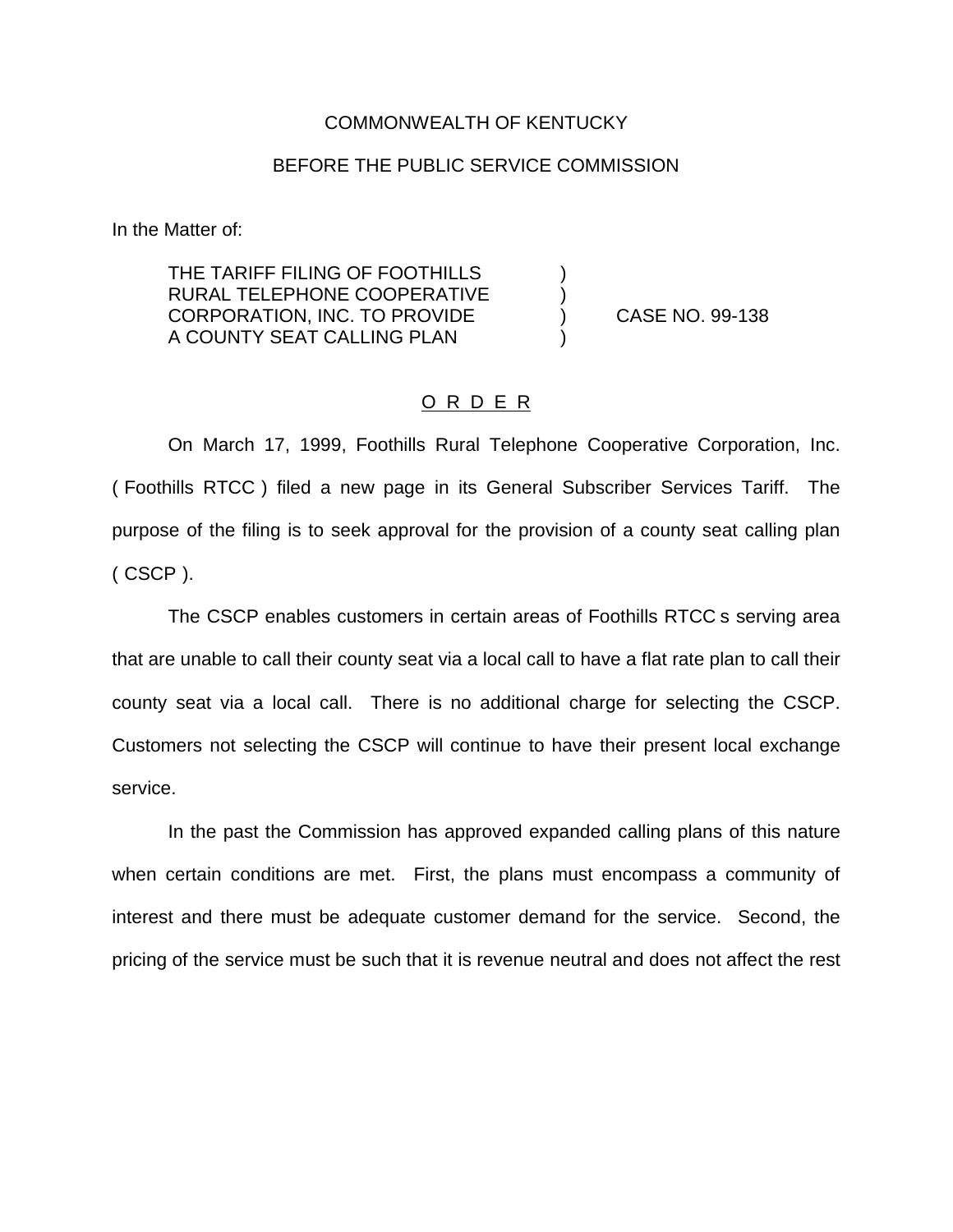of the general subscribership through revenue shortfalls or excessive profits to the utility. $<sup>1</sup>$ </sup>

Foothills RTCC states that the expanded calling area in the affected exchanges reflects their communities of interest and that there is significant demand from those customers. Foothills RTCC s proposed tariff for the CSCP contains rates that are projected to reduce its annual revenues by \$19,937.

The Commission encourages the implementation of expanded area calling plans and will continue to enforce the requirements of Administrative Case No. 285. However, where a company s financial position indicates that it can absorb revenue decreases as the result of implementation of these plans, the company will not be required to accumulate company-specific financial information to substantiate its estimate of revenue reductions. Also, revenue reductions resulting from expanded area calling plans will not be considered in a rate-making proceeding.

Thus, the Commission approves Foothills RTCC s March  $17<sup>th</sup>$  proposal with an effective date of April 17, 1999. In addition, the Commission finds that Foothills RTCC should adhere to the guidelines discussed in Case No. 91-250.<sup>2</sup>

IT IS THEREFORE ORDERED that:

1. Foothills RTCC s proposed tariff is approved.

2. Based on a review of the financial impact to Foothills RTCC, the company will not be required to gather 12 months of company-specific data as

-2-

<sup>&</sup>lt;sup>1</sup> Administrative Case No. 285, An Investigation Into the Economic Feasibility of Providing Local Measured Service Telephone Rates in Kentucky, Order Issued October 25, 1990.

<sup>&</sup>lt;sup>2</sup> Case No. 91-250, South Central Bell Telephone Company s Proposed Area Calling Service Tariff, Order Issued April 9, 1992.